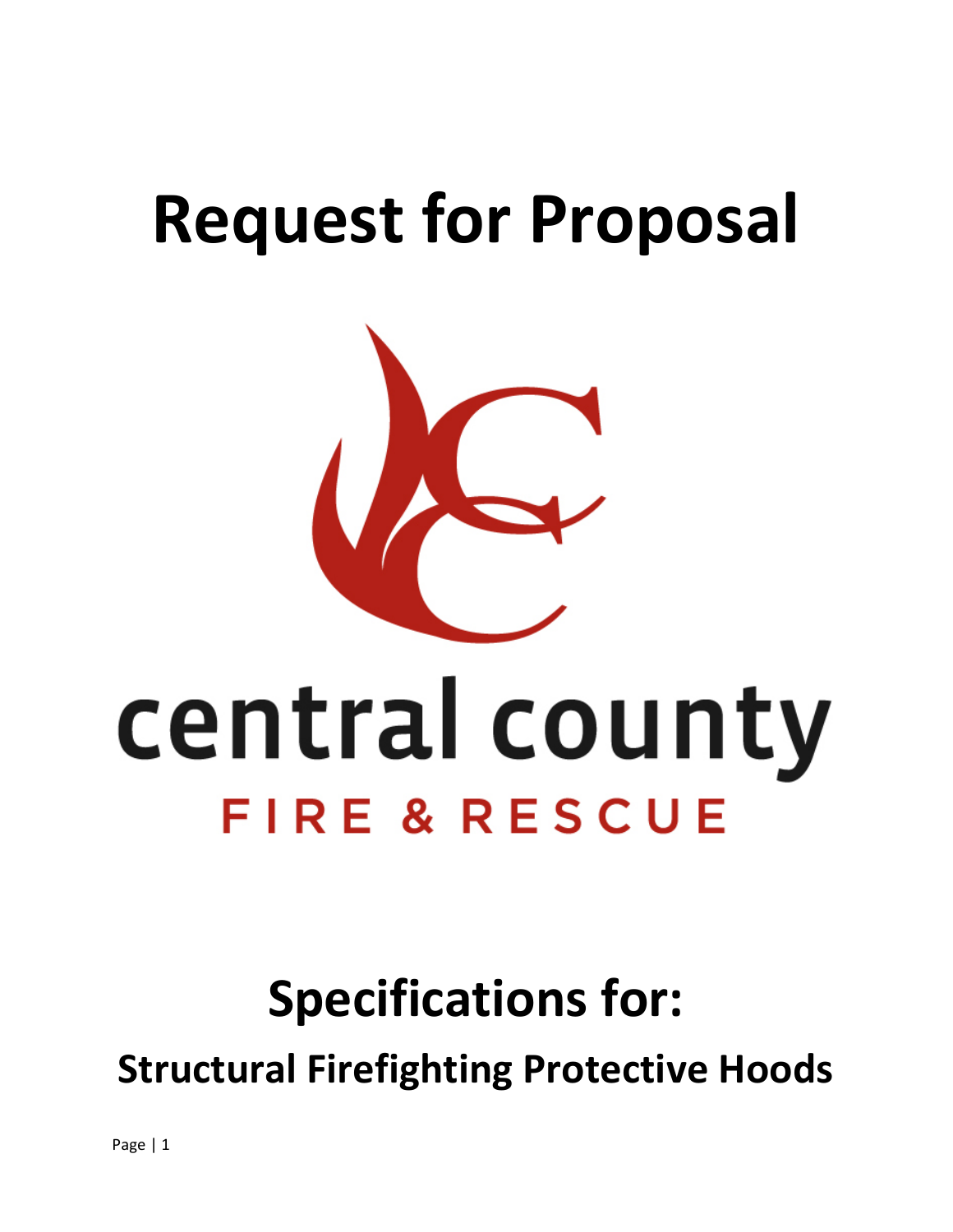#### **INVITATION TO BID:**

Central County Fire and Rescue (CCFR) is soliciting sealed bids for:

#### **Structural Firefighting Protective Hoods**

Central County Fire and Rescue is seeking proposals for one hundred and fifty (150) structural firefighting protective hoods. Sealed Bids will be accepted between 8:00 a.m. and 4:00 p.m., Monday through Friday, at Central County Fire and Rescue Administrative Office, 1220 Cave Springs Blvd., St. Peters, MO 63376, until 4:00 p.m., Wednesday, July 14, 2018. Bids received after 4:00 p.m. on Wednesday, July 14, 2018 will not be considered. The bids will be opened and read publicly at 4:15 p.m., July 14, 2018. Bids may be reviewed and awarded at a later date.

**Sealed submissions must be received by CCFR at 1220 Cave Springs Blvd., St. Peters, MO 63376, no later than 4:00 p.m., July 14, 2018. A completed copy of this form must be included with the bid. Two (2) copies of specifications are to be provided with each bid. Page 5 of this document must be completed.**

**Envelopes shall be sealed and addressed to:**

**"Central County Fire & Rescue – Structural Firefighting Protective Hoods"**

**Electronic or faxed proposals will not be accepted.**

#### **STRUCTURAL FIREFIGHTING PROTECTIVE HOOD SPECIFICATIONS:**

1. Must be compliant with NFPA 1971 Standard on Protective Ensembles for Structural Fire Fighting and Proximity Fire Fighting, 2018 edition.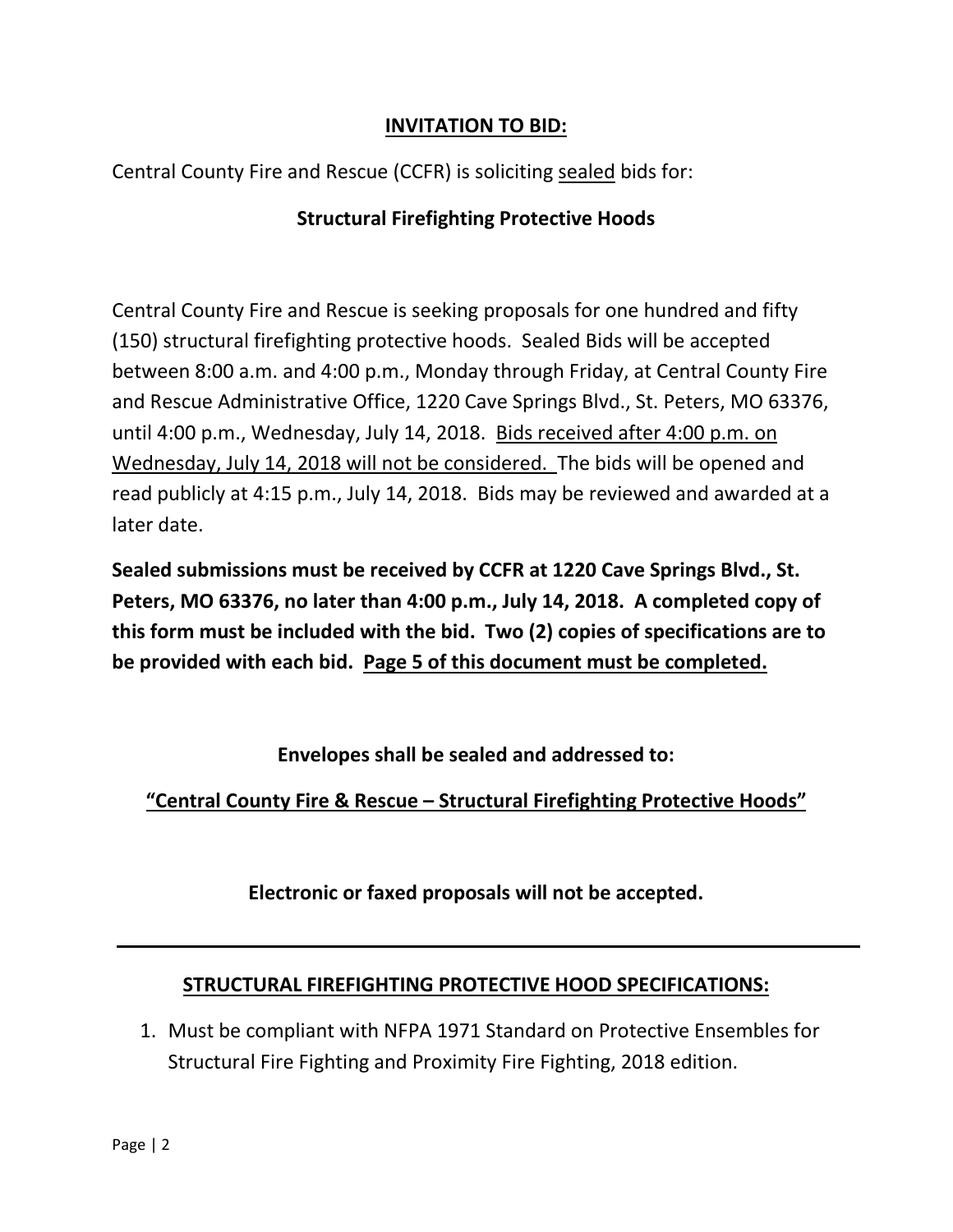- 2. Protective hoods must be compatible to interface with Scott self-contained breathing apparatus face mask.
- 3. Delivery of protective hoods shall be to: Central County Fire and Rescue 1220 Cave Springs Blvd. St. Peters, MO 63376

All specifications must be returned with the bid proposal. Any and all exceptions to the specifications outlined herein must be noted on this bid specification and thoroughly explained in the bid proposal. The bidder must provide with bid listing any exceptions, detailed specifications so that CCFR can make the necessary comparisons to make a proper decision. Failure to do so may result in rejection of the bid for noncompliance.

#### **Exceptions must be noted on Page 5 of this RFP.**

#### **GENERAL INFORMATION:**

Central County Fire and Rescue reserves the right to evaluate each proposal to determine the most advantageous to the District and to select the proposal which, in the District's sole judgement, best meets its requirements.

This request for proposal creates no obligation on the part of the District to award a contract or to compensate any applicant for any cost incurred during proposal presentation, response, submission or oral interviews (if held). The District reserves the right to award a contract based upon proposals received without further discussion or negotiation or to cancel, in part or in its entirety, this request for proposal, if the District determines that it would be in its best interests to do so.

Sealed Bids will be opened on July 14, 2018 at CCFR Administrative Offices, 1220 Cave Springs Blvd., St. Peters, MO 63376 at 4:15 p.m. Bids may be evaluated and awarded at a later date.

Page | 3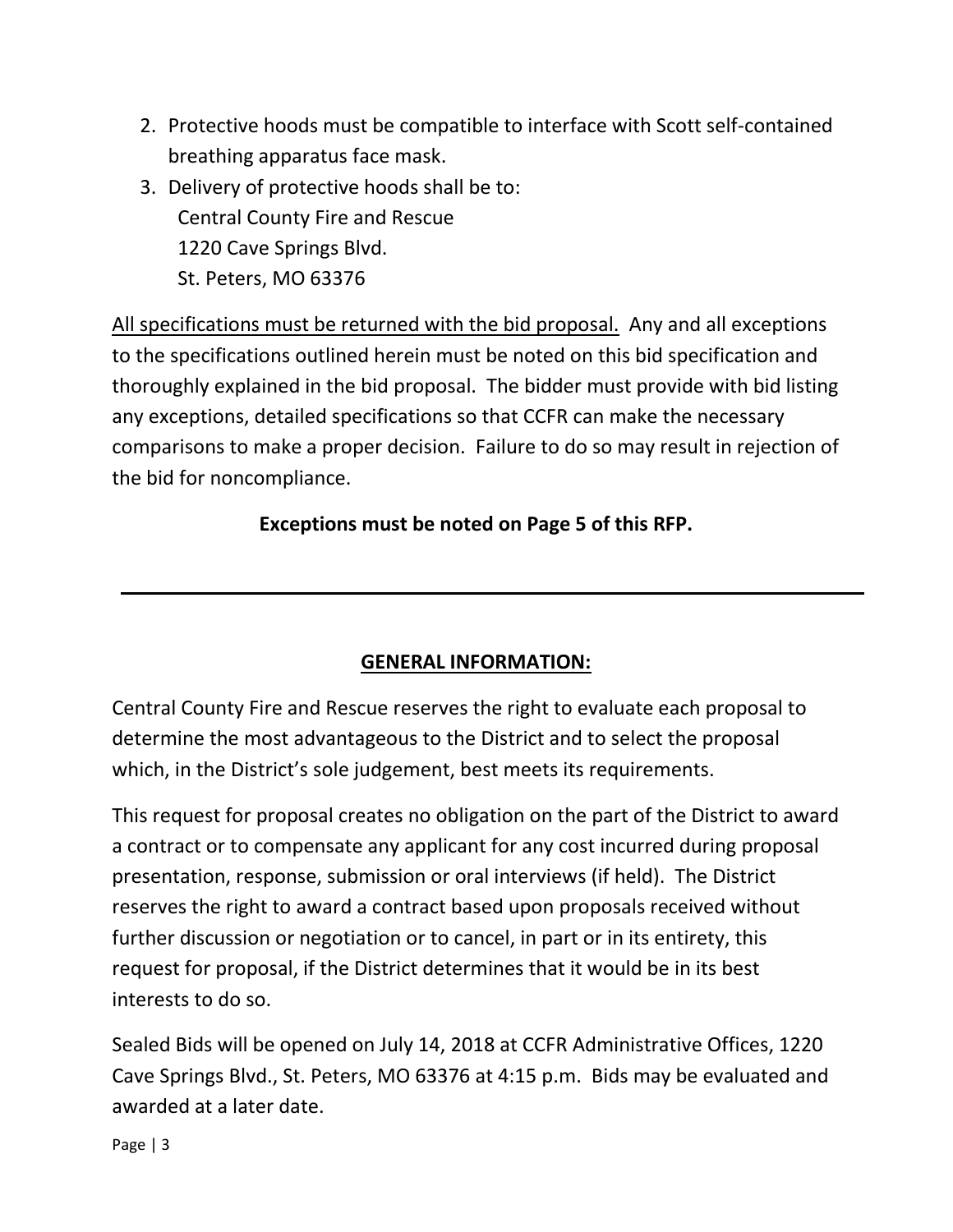CCFR reserves the right to accept or reject any or all bids, to waive variations, irregularities, or formalities in the bidding process, and to negotiate charges, additions, or deletions and to award the contract to the bidder that best meets its requirements.

Central County Fire and Rescue hereby notifies all bidders that it will affirmatively insure that in any contract entered into pursuant to this advertisement, minority business entities will be afforded full opportunity to submit bids in response to this invitation and will not be discriminated against on the grounds of race, color, or national origin in consideration for award.

If additional information is needed for the purpose of clarification of the specifications, contact Assistant Chief Steven Brown at 636-262-9503 or [steveb@ccfrmail.org.](mailto:steveb@ccfrmail.org) **Such contact shall be for clarification purposes only.**

#### **PAGE 5 OF THIS DOCUMENT MUST BE COMPLETED:**